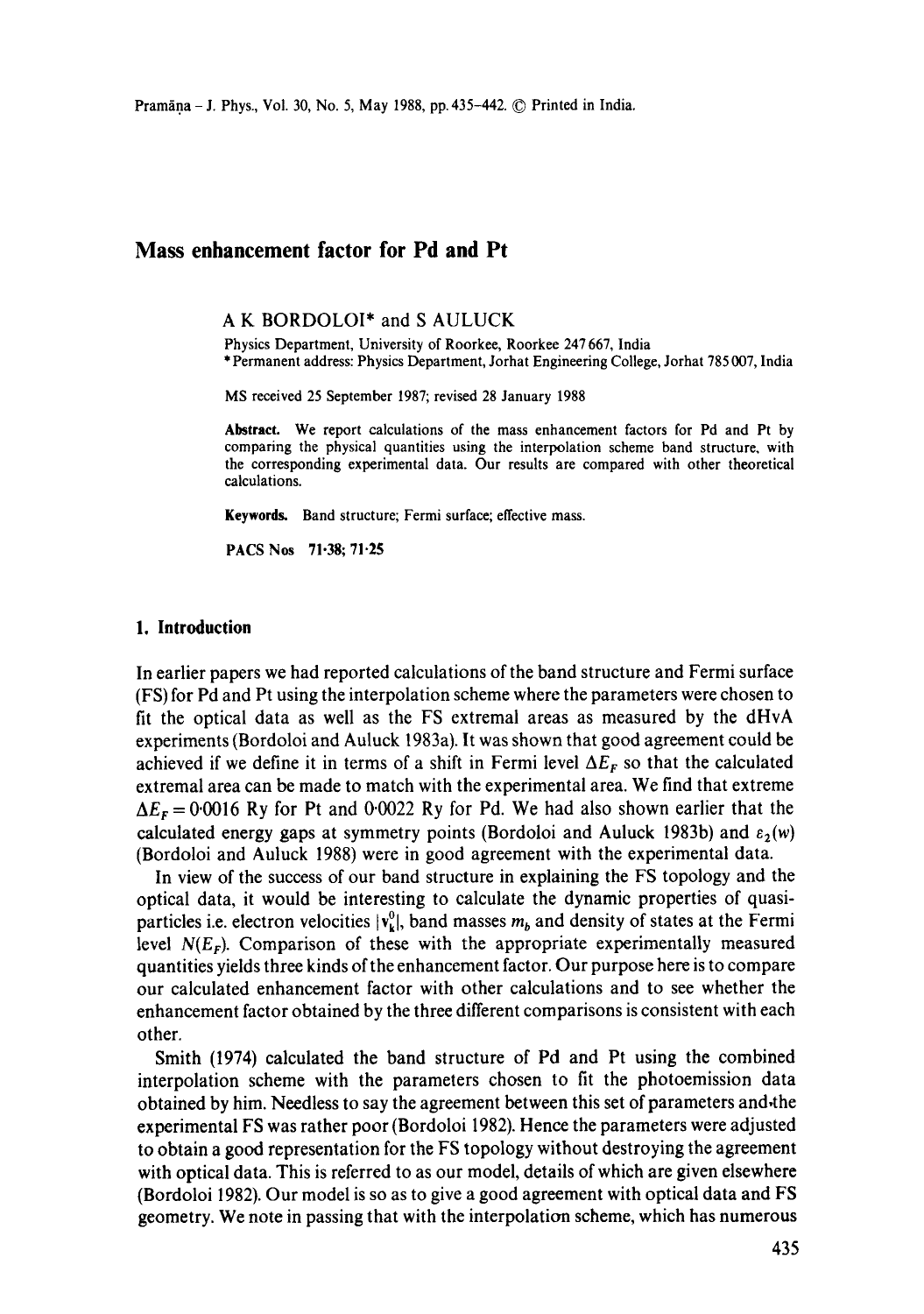parameters, this could be achieved whereas with *ab initio* band structure this is not possible (Jepsen *et al* 1981).

In this paper, we report calculations of  $|v_k^0|$ ,  $m_b$  and  $N(E_F)$  for Pd and Pt. We compare our calculations with some other more accurate *ab initio* calculations so that we can compare the enhancement factors obtained by using different band structures.

In §2 a brief review of the interpolation scheme is presented. The details of the parameters were given earlier (Bordoloi and Auluck 1983a, b). In § 3 we mention how the various electronic properties are modified by the many body interactions. Calculations of N( $E_F$ )  $m_b$ , and  $|v_k^0|$  are reported in §§4,5 and 6 respectively.

#### **2. Interpolation scheme**

The combined interpolation scheme was originally devised by Hodges *et al* (1966) and Mueller (1967). We have used a variant of the original scheme (Smith and Mattheiss 1974). Here the d-electrons are represented in the tight-binding representation and the s-electrons by rapidly converging orthogonalized plane waves (OPW). The Bloch function is written as

$$
\psi_{\mathbf{k}}(\mathbf{r}) = \sum_{m} \alpha_{m} |\phi_{\mathbf{k}m} \rangle \sum_{\mathbf{G}} \alpha_{\mathbf{KG}} |\phi_{\mathbf{KG}} \rangle \tag{1}
$$

where  $|\phi_{km}\rangle$  is the usual light-binding wave function and  $|\phi_{KG}\rangle$  are the OPWs. In the original work only 4 OPWs were taken and since m has 5 values for the d-electrons, this gives a total of 9 unknown  $\alpha$ 's. The energy eigenvalues are given by the solution of the secular equation

$$
\det |\langle \mathbf{k}\mu|H - E|\mathbf{k}\mu\rangle| = 0, \tag{2}
$$

where we have written  $\ket{k\mu}$  for the  $\phi$ 's. Since there are 9 basis functions, this scalar equation is a  $9 \times 9$  matrix. The matrix elements (equation (2)) have the form

$$
H = \begin{vmatrix} H_{cc} & H_{cd} \\ H_{dc} & H_{dd} \end{vmatrix},\tag{3}
$$

where  $H_{cc}$  is a 4  $\times$  4 matrix block arising from the OPW-OPW matrix elements. These are given by

$$
\langle \phi_{\text{KG}} | H | \phi_{\text{KG'}} \rangle = \alpha q^2 \delta_{\text{GG'}} + V_{\text{GG'}} + V_{\text{GG'}} + Sj_2(qR)j_2(q'R)P_2(\hat{q} \cdot \hat{q}'), \tag{4}
$$

where  $q = k + G \cdot \alpha$ ,  $V_{GG'}$ ,  $\delta$  and R are regarded as variable parameters. The  $H_{dd}$  is a 5  $\times$  5 matrix block arising from the  $d-d$  matrix elements and this is written in terms of variable parameters  $E_0$ ,  $\Delta$ ,  $A_1$ ,  $A_2$ ,  $A_3$ ,  $A_4$ ,  $A_5$  and  $A_6$  (Fletcher and Wohlfarth 1951 and Fletcher 1952; Slater and Köster 1954). The hybridization block  $H_{cd}$  is a 4 x 5 matrix block consisting of matrix elements between OPW and tight-binding functions. It is parametrized using

$$
\langle \phi_{km} | H | \mathbf{k} \rangle = C_2 g(\mathbf{k}) Y_2^m(\vec{k}),
$$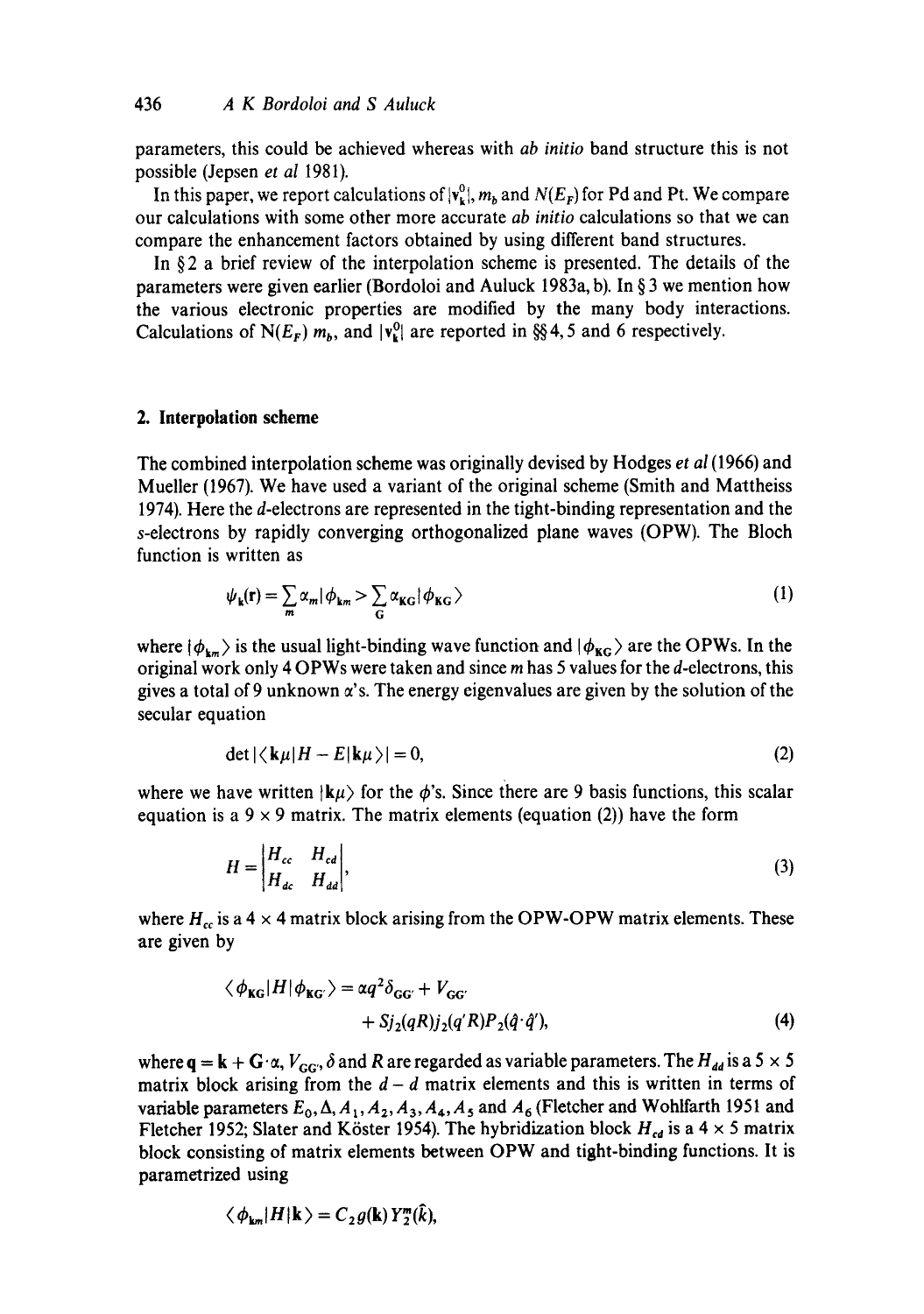data. The enhancement factor is

$$
1 + \lambda_{\gamma} = N_{\gamma}(E_F)/N(E_F). \tag{9}
$$

This enhancement factor is of course a constant for a particular metal.  $\lambda_{\gamma}$  is the value of  $\lambda_k$  averaged over the entire FS.

Different band structures would give different values of  $|v_{k}^{0}|$ ,  $m_h$  and  $N(E_F)$  because they do not explicitly include the interactions. It is therefore obvious that the values of the 2's will depend on the band structure used. Hence there is some arbitrariness in the values of  $\lambda$ 's. This should be noted when compared with other calculations. Also one can perform *ab initio* calculations of the enhancement factor by implicitly considering electron-electron and electron-phonon interactions. In Pd and Pt one has also to include spin fluctuations. Since these calculations are very involved and have not been done so far, we adopt the empirical approach in the present study.

We have calculated  $\lambda_k$ ,  $\lambda_c$  and  $\lambda<sub>y</sub>$  for both Pd and Pt using our model. We would like to state that the parameters of the interpolation scheme are different for Pd and Pt. Once the parameters are fixed (as in our model)  $\lambda_{k}$ ,  $\lambda_{c}$  and  $\lambda_{v}$  are calculated with no more adjustment of the parameters. Results of such calculations are reported here.

## **4. k using specific heat data**

The linear specific heat coefficient  $\gamma$  has been measured by numerous workers (for a survey see Bordoloi 1982). We have used the latest value of  $\gamma$  which is the most accurate one obtained from very pure samples. We have evaluated *N(Er)* by first calculating *N(E)* obtained by using the special directions method (Prasad and Bansil 1980) for the Brillouin zone integration.  $E_F$  was fixed by demanding that the integral of  $N(E)$  gives the correct electrons/atom. Since  $E_F$  was on a rapidly changing  $N(E)$ , a small variation in  $E_F$  could give a large variation in  $N(E_F)$  and hence  $\lambda$ . To obtain an accurate value for  $N(E_F)$  we have to slice the Fermi surface.

The values of  $(1 + \lambda_{y})$  obtained by different workers are given in table 1 along with our values. Our values (1.36 for Pd and 1.22 for Pt) are significantly lower than the values of  $1.6-1.7$  for Pd and  $1.5-1.6$  for Pt obtained by other workers using the *ab initio* augmented plane wave (APW) method. The reason why the values of  $(1 + \lambda)$  obtained by other workers are so near to each other is due to the fact that they have all used a variation of the APW method. Our values are lower probably because we have absorbed a larger part of the many-body interactions by forcing a fit to the FS than the *ab initio* APW calculations. This again illustrates the arbitrariness in the  $(1 + \lambda)$  values obtained when different band calculations are used. We would like to stress that the same arbitrariness would also be present in the *ab initio* calculations of the electronelectron, electron-phonon and spin fluctuation interactions since they would also have to use a band structure. It would therefore be more meaningful to compare the three different values of the enhancement factor using the same band structure rather than to compare the same enhancement factor using different band structures.

## 5.  $\lambda_c$  using cyclotron data

We have calculated  $m_b$  for different orbits in Pd and Pt. These are calculated using our model. Values of the measured  $m_c$  for different orbits are given in tables 2 (for Pd) and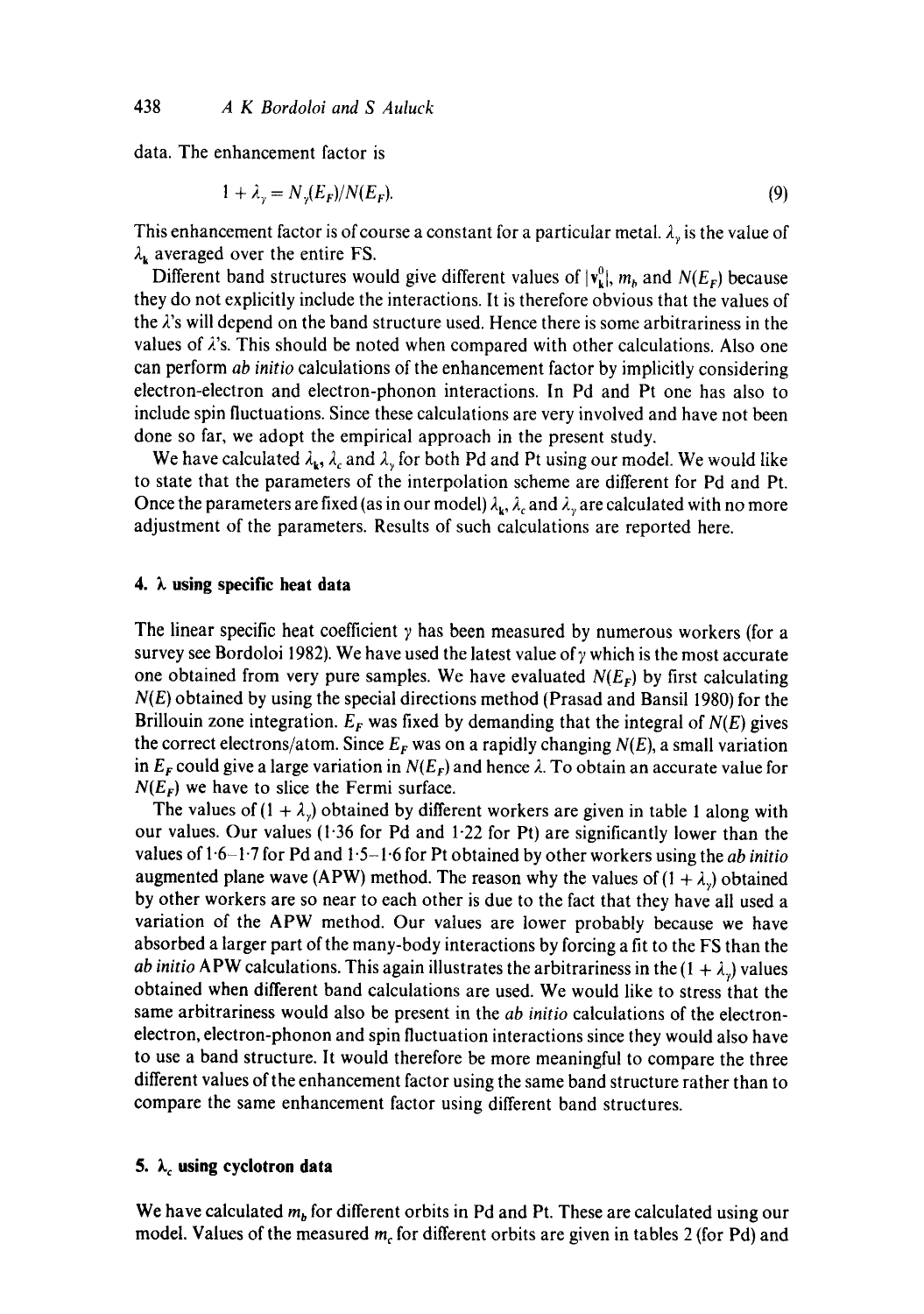| Metal          | References | Theoretical<br>method | Expt. | Calc. | <b>DOS</b><br>expt. | <b>DOS</b><br>Calc. | $1 + \lambda$ . |
|----------------|------------|-----------------------|-------|-------|---------------------|---------------------|-----------------|
| Pd             | a          | <b>RAPW</b>           | 9.42  | 5.67  |                     |                     | 1.66            |
|                | b          | <b>RAPW</b>           | 9.42  |       | $2-02$              | $1-18$              | $1-71$          |
|                | c          | <b>RAPW</b>           | 9.42  |       | $2-02$              | $1-18$              | $1-71$          |
|                | d          | Sp. Heat              | 9.2   | 5.5   |                     |                     | $1-7$           |
|                | e          | <b>LAPW</b>           | 9.42  |       | 2.02                | $1-28$              | 1.58            |
|                |            | <b>RAPW</b>           | 9.42  |       | 2.02                | 1.14                | 1.77            |
|                | g          | Interpolation         | 9.42  |       | $2 - 02$            | 1.48                | 1.36            |
| P <sub>t</sub> | a          | <b>RAPW</b>           | 6.56  | 4.02  |                     |                     | 1.63            |
|                | d          | Sp. Heat              | $6-7$ | 4.1   |                     |                     | 1.6             |
|                | e          | <b>LAPW</b>           | 6.54  |       | 1.403               | 0.92                | 1.53            |
|                | g          | Interpolation         | 6.54  |       | 1.403               | $1-15$              | 1.22            |

**Table 1.** Many-body mass enhancement factor,  $1 + \lambda$ , for Pd and Pt calculated from low temperature specific heat data.  $\gamma$  is in mJ/mole/' k<sup>2</sup> and DOS is in state s/eV-atom-spin  $(0.2145)$ <sup>2</sup> = DOS at  $E_r$ ).

a, Anderson (1970); b, Anderson and Mackintosh (1968); c, Christersen (1986); d, Knapp and Jones (1972); e, MacDonald *et al* (1981); f, Mueller *et al* (1970); g, present calculation.

| Field direction                                                                                                                   | Expt. $m_c$<br>Dye et al<br>1981         | $1 + \lambda_c = m_c/m_b$        |  |
|-----------------------------------------------------------------------------------------------------------------------------------|------------------------------------------|----------------------------------|--|
| <b>F-centred electrons</b>                                                                                                        |                                          |                                  |  |
| $\langle 100 \rangle$<br>$\langle 110 \rangle$<br>$\langle 111 \rangle$                                                           | $2-02$<br>2.30<br>1.96                   | $1-28$<br>1.45<br>1.26           |  |
| X-centred holes                                                                                                                   |                                          |                                  |  |
| $\langle 100 \rangle$ XWU<br>$\langle$ 110 $\rangle$ XUF<br>$\langle 110 \rangle$<br>$\langle 111 \rangle$                        | $-0.63$<br>$-1.03$<br>$-0.78$<br>$-0.87$ | $1-41$<br>1.25<br>1.38<br>$1-42$ |  |
| L-centred hole                                                                                                                    |                                          |                                  |  |
| $\langle 110 \rangle$ LKT<br>Open hole surface                                                                                    | $-1.21$                                  | $1 - 41$                         |  |
| $\langle 100 \rangle \varepsilon$<br>$\langle 110 \rangle \beta$<br>$\langle 110 \rangle$ $\beta$<br>$\langle 100 \rangle \alpha$ | 10.96<br>$-12.77$<br>$-5.7$<br>$-2.4$    | 1.36<br>1.14<br>$1-09$<br>1.49   |  |

**Table 2.** Mass enhancement factor  $1 + \lambda_c$  for Pd.

table 3 (for Pt). Using  $m_c$  and  $m_b$  we obtain  $\lambda_c$ . These are also given in tables 2 and 3. We notice that in one case  $(1 + \lambda_c) < 1$ . This is unphysical and casts doubts on the **authenticity of the calculations. Our earlier work shows that these orbits are the same**  for which the fit of the FS was rather poor (in terms of  $\%$  error). This leads to incorrect values of **k** and hence  $m_b$ . If we adjust  $E_F$  to fit these orbits and then calculate  $m_b$ , we find